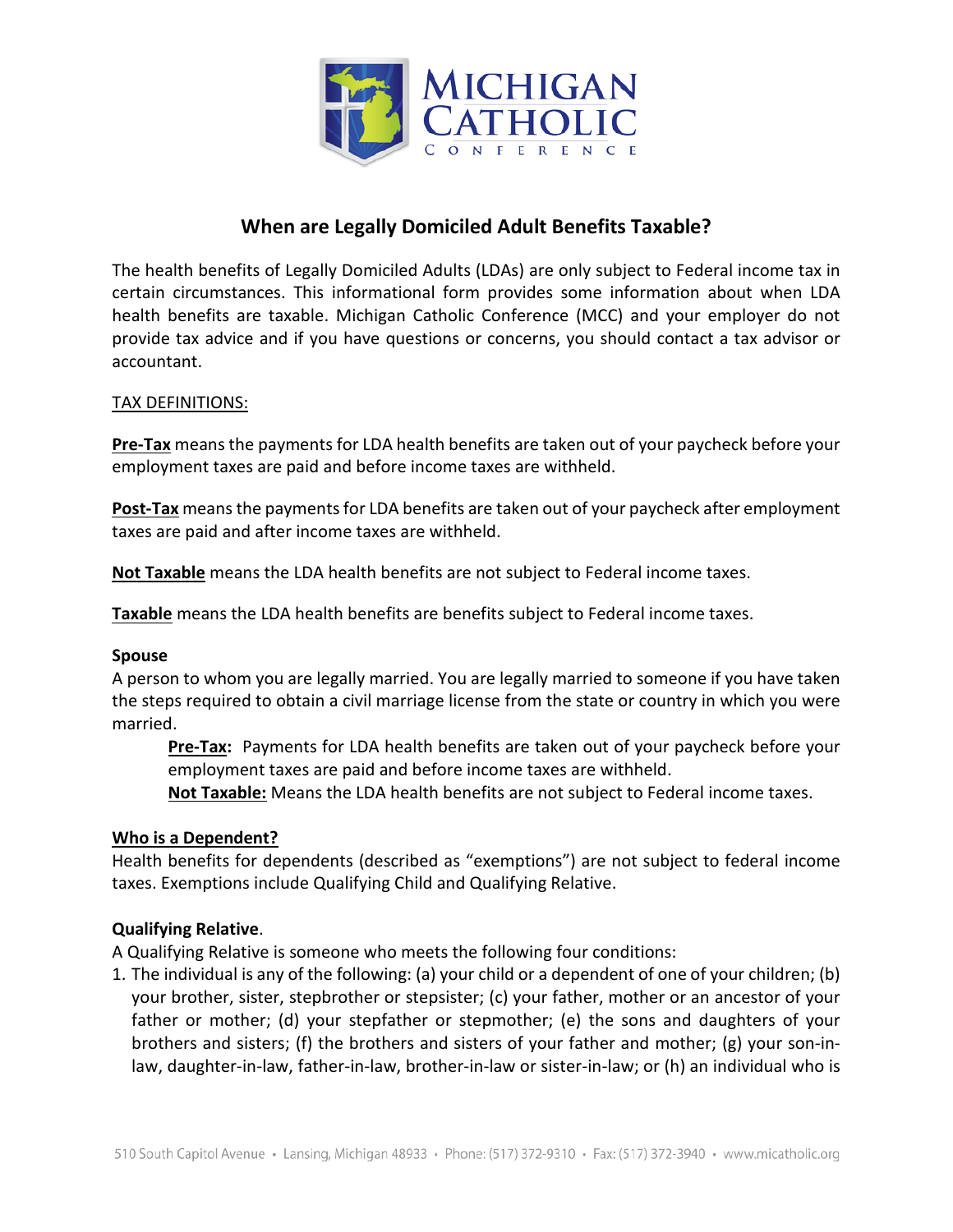not your spouse, but who has the same principal place of abode as you and is a member of your household.

- 2. Their gross income is under \$4,050 in 2016 (this amount is annually adjusted and may be different in future years).
- 3. That you provide at least 50% of their support for the calendar year.
- 4. Your LDA is not a Qualified Child. Qualified Child is defined below.

**Pre-Tax:** Payments for LDA health benefits are taken out of your paycheck before your employment taxes are paid and before income taxes are withheld.

**Not Taxable:** Means the LDA health benefits are not subject to Federal income taxes.

## **Qualified Child**

A term used by the tax code when the child meets the following conditions:

- 1. Is either your child or the child of your brother, sister, stepbrother, stepsister or a descendant of any of these individuals.
- 2. Lives at the same location as you for at least 50% of the year.
- 3. Is one of the following: (a) will be 18 years old or younger on December 31 of the current calendar year, (b) if a student, will be 23 or younger on December 31 of the current calendar year or (c) is permanently and totally disabled.
- 4. The child does not provide more than 50% of its own support for the calendar year.
- 5. Has not filed a Federal income tax return jointly with a spouse.

**Pre-Tax:** Payments for LDA health benefits are taken out of your paycheck before your employment taxes are paid and before income taxes are withheld.

**Not Taxable:** Means the LDA health benefits are not subject to Federal income taxes.

## **What if my LDA is not a Dependent?**

If you LDA is not a Dependent (Spouse, Qualifying Relative or Qualified Child), the health benefits to that LDA must be paid for on a Post-Tax basis and will be Taxable. Although the payment and taxation of the benefits may differ from those of Dependents, the health benefit will be the same.

**Post-Tax:** Payments for LDA benefits are taken out of your paycheck after employment taxes are paid and after income taxes are withheld.

**Taxable:** Means the LDA health benefits are benefits subject to Federal income taxes.

#### **How many LDAs can I have?**

You may have only one LDA.

## **If I have a spouse, can I select someone else to be my LDA?**

Yes, your employer provides only LDA health benefits coverage, not coverage specific to a spouse. You may elect to cover any one person who would satisfy the requirements of being an LDA. If you have a spouse and elect to cover someone else, that choice may have tax consequences, financial consequences or both. MCC and your employer do not provide tax or legal advice and you should contact your tax advisor, accountant or lawyer.